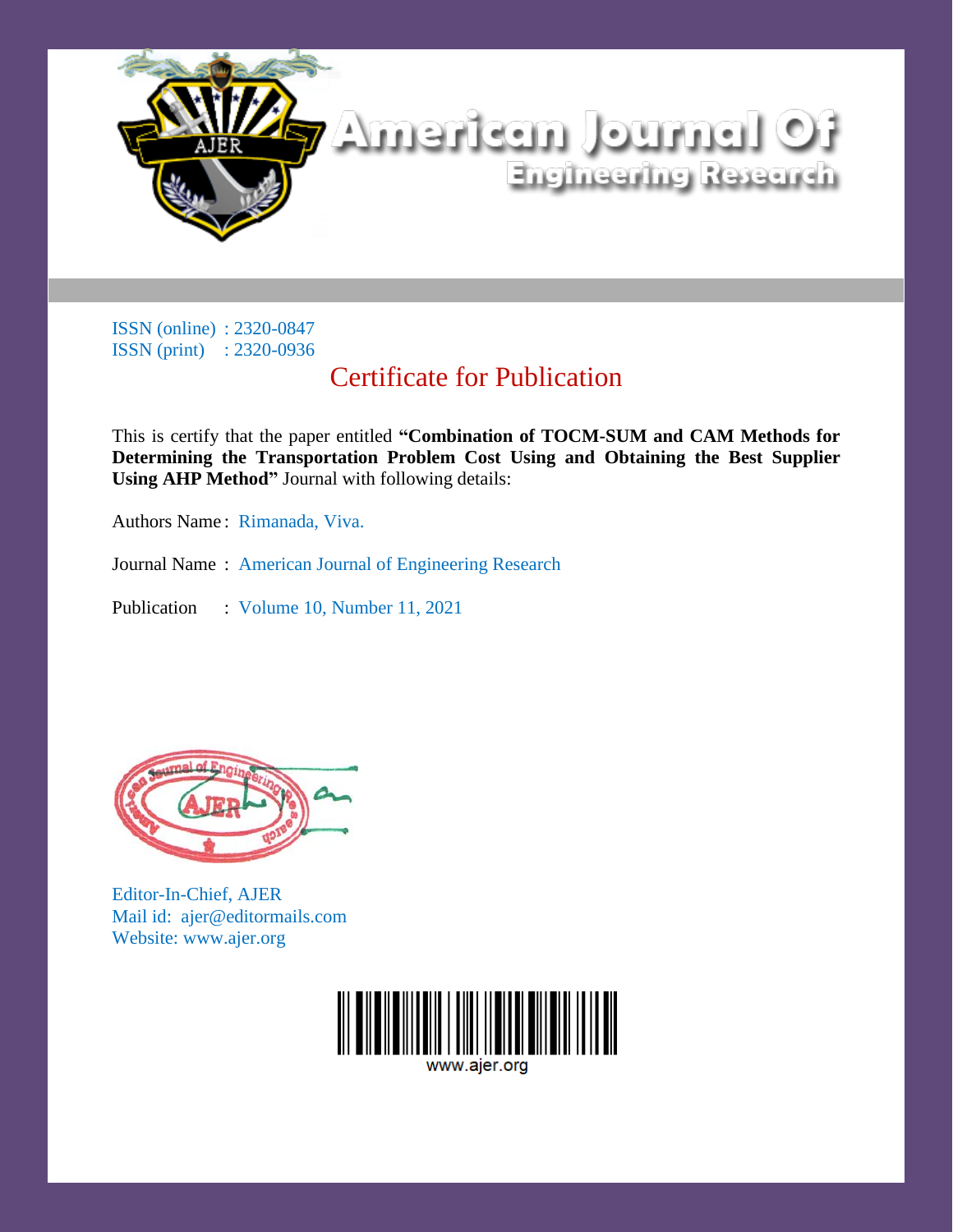

ISSN (online) : 2320-0847 ISSN (print) : 2320-0936

## Certificate for Publication

This is certify that the paper entitled **"Combination of TOCM-SUM and CAM Methods for Determining the Transportation Problem Cost Using and Obtaining the Best Supplier Using AHP Method"** Journal with following details:

Authors Name : Abusini, Sobri.

Journal Name : American Journal of Engineering Research

Publication : Volume 10, Number 11, 2021



Editor-In-Chief, AJER Mail id: ajer@editormails.com Website: www.ajer.org



www.aier.ord